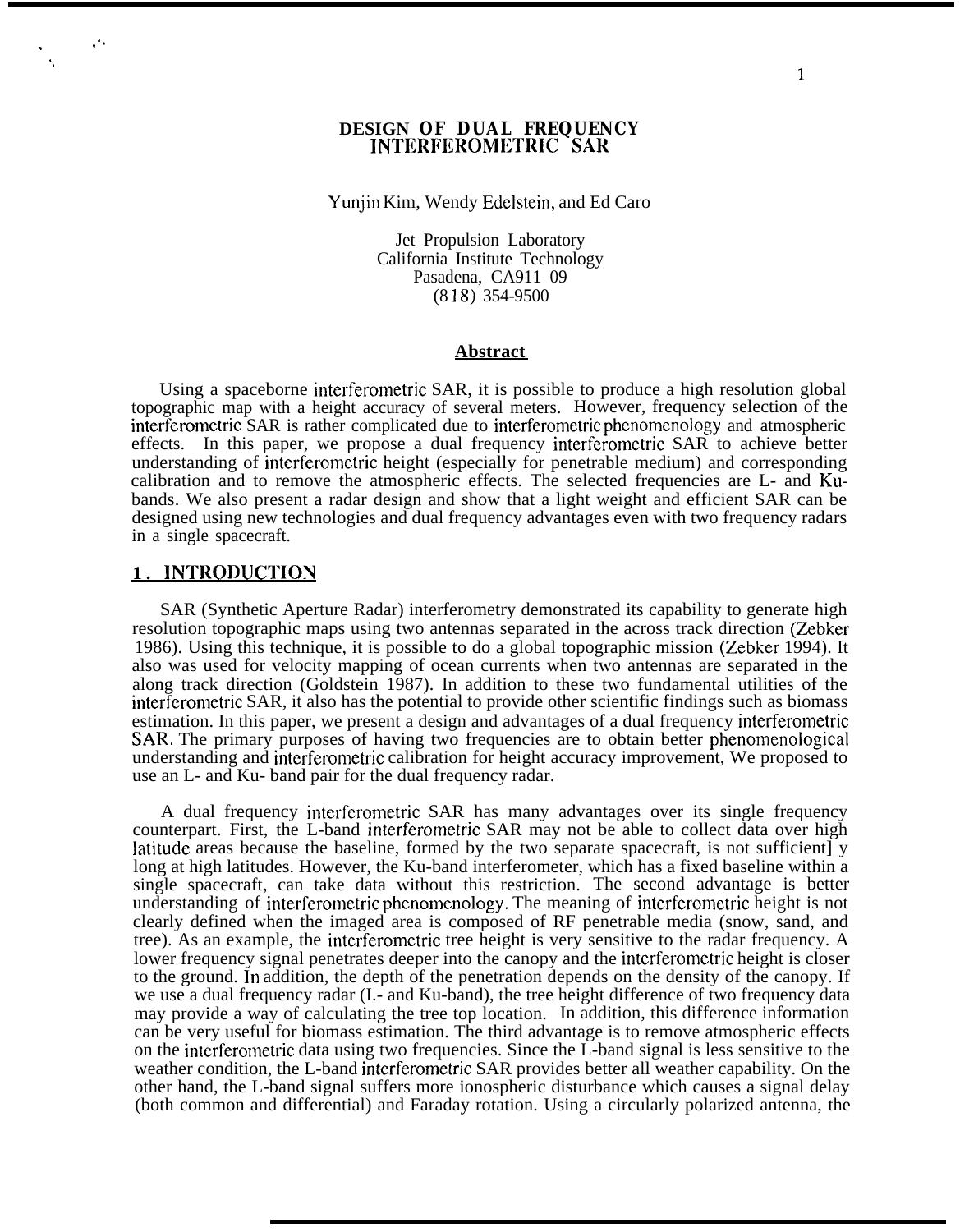Faraday rotation effects can be eliminated. However, to remove the ionospheric effects, TEC (Total Electron Content) should be estimated. This TEC estimation process can bc done using both L- and Ku-band data and the signal delay effects on the L-band data will be compensated. The fourth advantage is to relax the metrology requirements on the Ku-band system by using the L-band topographic map. The slowly varying metrology error results in tilt of the topographic map. Since the L-band system measures the baseline vector using highly accurate differential GPS, the L-band topographic map can be used as tie points for the Ku-band interferometric map.

## 2. **MISSION DESCRIPTION**

 $\mathcal{L}$  .

. '.

> The mission goals are listed in Table 1. The L-band system is composed of two spacecraft, flying in tandem, separated by less than 2 km. The Ku-band system requires a single spacecraft (shared with one of the L-band radars) with the fixed baseline length of 60 meters.

| Table 1. Mission goals. |                                                  |  |  |
|-------------------------|--------------------------------------------------|--|--|
| Height Accuracy         | better than 5 meters                             |  |  |
| Resolution              | $30 \,\mathrm{m} \,\mathrm{x} \,30 \,\mathrm{m}$ |  |  |
| <b>Mission Duration</b> | 3-5 years                                        |  |  |

The maximum L-band baseline length is determined based on the ground phase change rate. For Ku-band, the baseline length is limited by the length of the boom realizable. The spacecraft orbit is a sun-synchronous, circular orbit with an altitude of 565 km. This altitude was chosen to balance the SNR loss due to slant range increase and differential drag of the twin spacecraft. Since the orbit repeats every 84 days, the swath size should be larger than at least  $32 \text{ km}$ . This interferometric mission is composed of two phases. During the first phase, we map the topography of the entire land mass using both L- and Ku-band system simultaneously. Then, during the second phase, the L-band spacecraft will align in the along track direction and gather velocity mapping data over ocean and coastal areas. In this second phase, each radar also collects data over land (selected sites) to form differential interferornetric images to detect minute land motion,

# **3. INSTRUMENT SYSTEM DESCRIPTION**

The radar system is designed based on the parameters listed in Table 2. The radar instrument is composed of the antenna subsystem and the sensor electronics. The sensor electronics consists of the RF electronics which transmits and receives the radar signals and the Digital electronics which includes the data handling system, control and timing unit and system power distribution.

#### **3-1. Antenna Subsvstenfl**

The antenna subsystem consists of three individual planar arrays, where each antenna uses a conventional architecture, such as microstrip for L-band and slotted waveguide for Ku-band. The baseline for the Ku-band system is formed by a 60 meter deployable boom. For maximum sensitivity, low noise amplifiers will be distributed along each array. To compensate for the long path loss on the second Ku-band (receive only) antenna, additional low noise amplifiers will be distributed along the boom or an optical modulator will be implemented so that very low loss fiber can be used for the signal return.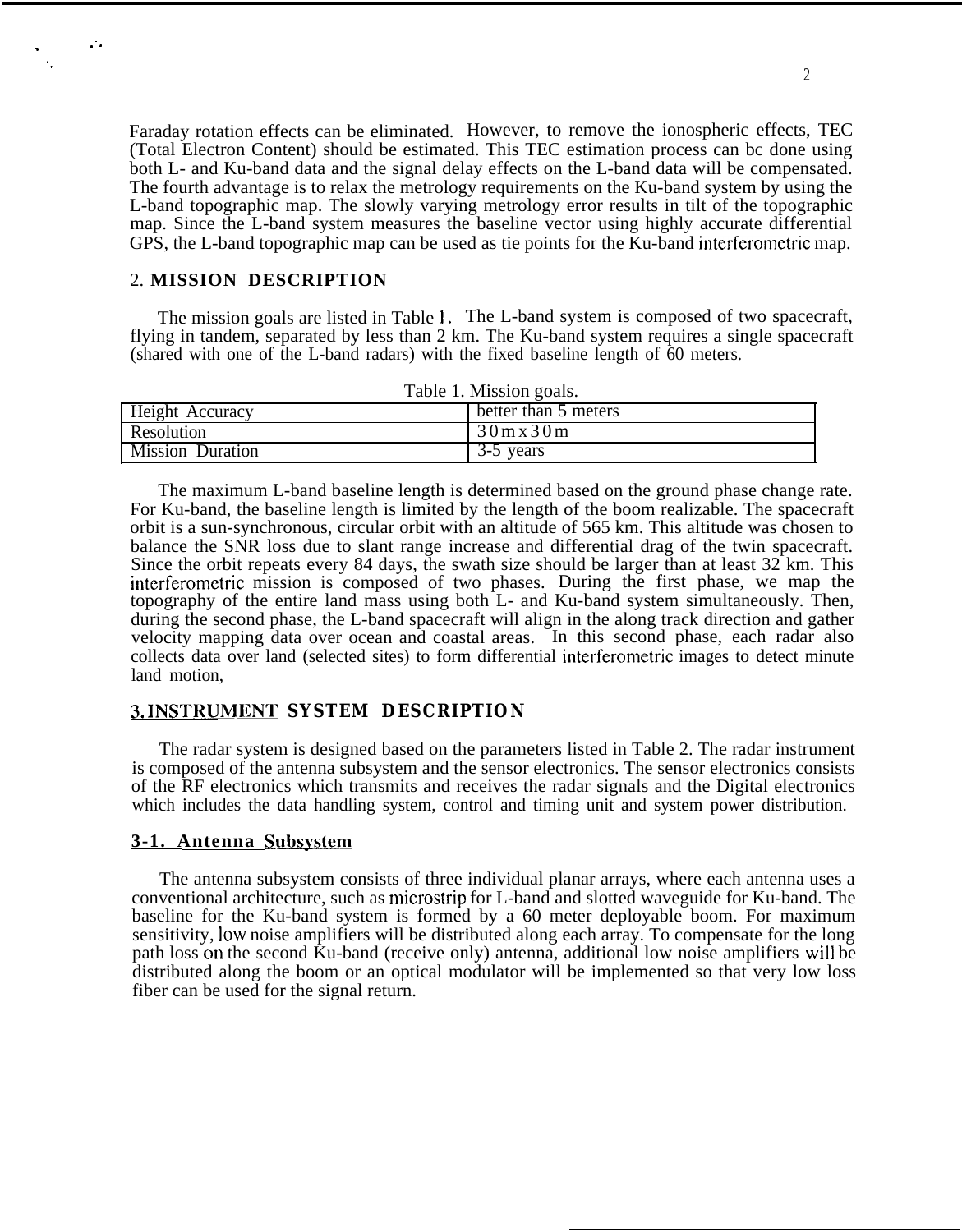| Radar Parameter         | L-band                             | Ku-band                            |
|-------------------------|------------------------------------|------------------------------------|
| Wavelength              | $0.24 \text{ m}$                   | $0.02$ m                           |
| Look angle              | $35 \text{ deg.}$                  | $35 \deg.$                         |
| Antenna size            | $8 \text{ m} \times 3.5 \text{ m}$ | $8 \text{ m} \times 0.3 \text{ m}$ |
| Polarization            | Circular                           | VV                                 |
| Peak transmit power     | 1600 W                             | 2100W                              |
| Bandwidth               | 25 MHz                             | 25 MHz                             |
| Pulse length            | $50$ µsec                          | 50 usec                            |
| PRF (nominal)           | $2150$ Hz                          | $2150$ Hz                          |
| Duty Cycle (nominal)    | 10.75 %                            | 10.7590                            |
| Sampling frequency      | 60 MHz                             | $60$ MHz                           |
| Swath size              | $40 \text{ km}$                    | $40 \text{ km}$                    |
| Data rate (per channel) | 109 Mbits/see                      | 109 Mbits/see                      |

Table 2. Radar parameters of the proposed dual frequency interferometric SAR.

Another antenna approach utilizes an inflatable parabolic reflector antenna. Inflatable antennas offer a potentially significant savings in mass and volume compared to rigid antennas of equivalent aperture size. lJsing an inflatable reflector, with three feeds, both L- and Ku- band can share the same radiating surfaces, where the Ku-band baseline is formed by partially illuminating opposite sides of the reflector. In this way, significant volume and mass savings can be realized. The main disadvantage to this approach is that current inflatable technology limits the antenna diameter to about 30 meters which would severely limit the performance.

## **u**3-2 **RF Illectronics Subsvstern**

. .

The RF Electronics Subsystem (RFES) consists of three major functional blocks - the Exciter, the Transmitters and the Receivers. The hardware elements of the Exciter include a frequency reference source, a linear FM modulator, frequency translators to L-band and Kuband, and driver amplifiers, A crosslink transceiver synchronizes radar timing signals between the twin spacccrafts. By sharing common exciter elements, the L-band and Ku-band pair can be realized on a single spacecraft at a relatively low mass and power consumption. The excitation signal is generated at baseband using a Numerically Controlled Oscillator (NCO) based digital chirp generator which generates chirps with  $25$  MHz bandwidth and  $50$  usec pulsewidth. This baseband signal is then frequency translated to L.-band and Ku-band and the resulting signals are then amplified to the level required by the transmitter using solid-state power amplifiers. The clock frequencies, local oscillator frequencies, and the system timing signals are derived from a crystal oscillator reference. All technologies in the Exciter are mature, although some elements, such as the high-speed NCO, may require some custom engineering design to qualify the packaging for space.

The transmitters amplify the L-band and Ku-band output of the upconverter/driver to the level required at the feed. Each transmitter also includes a power combiner to sum the outputs of the amplifier modules and a circulator to diplex the transmit and receive signals. For both L-band and Ku-band, multiple units will be coherently combined. The L-band transmitter consists of eight 200 Watt solid-state power amplifiers (SSPA) for a total of 1.6 KWatts delivered to the antenna feed (less circulator, cable and feed losses). SSPA technology at L-band is mature, where 200 Watt silicon bipolar power devices are readily available. The Ku-band transmitter consists of seven 300 Watt Microwave Power Modules (MPM) for a total of 2.1 KWatts delivered to the antenna feed (less circulator, cable and feed losses). MPM technology combines a miniaturized helix TWT driven by a MMIC solid state power amplifier in a small package with integrated power conditioning. Each unit delivers about 300 Watts with 50 dB of gain at 40% efficiency.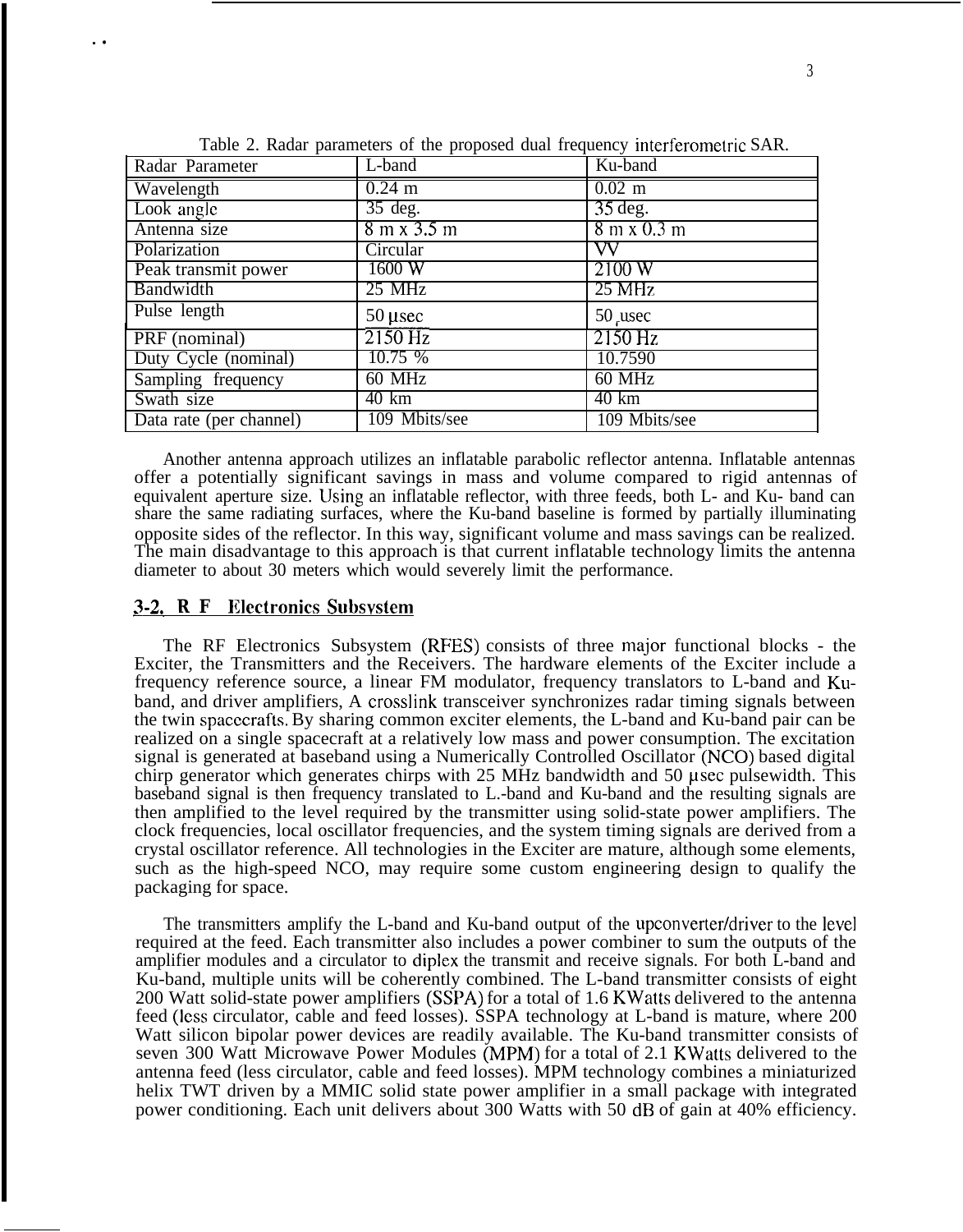The MPM is more reliable, efficient and smaller than the conventional TWT at a significantly more affordable cost. Development of MPMs has been underway for several years, although this technology is still far less mature than solid-state or conventional TWT. Current efforts are being made to qualify the MPM for space applications as well as demonstration of the power combining capability.

The receive signal is amplified and coherently downconverted to offset video in the Receiver. The input of the Receiver is protected against overdrive from transmitter leakage by a limiter, which is followed by a low noise amplifier. Gain control is used to optimize system dynamic range and simplify radar operation. The radar electronics will take advantage of advances made in the MMIC industry by implementing hybrid and monolithic integrated circuit technology for a significant reduction in the mass, power and volume of the radar sensor electronics.

# **3-3. Digital Electronics Subsystem**

"\*

The Digital Electronics Subsystem consists of three functional blocks — the Data System, the Control and Timing Unit and Power Distribution. The Data System receives the video signals from each of the three receiver channels and digitizes the data using an 8-bit ADC, sampling at 60 MHz, The buffer slows down the data rate and the data is then reduced from 8-bits to 4-bits using Block Floating Point Quantization (BFPQ). The high-speed formatter and data multiplexer converts the data from parallel to serial format and transfers it with header information to the spacecraft on-board data recorders. The radar science data is downlinked by the spacecraft Xband link.

The Control and Timing Unit interfaces with the spacecraft computer which stores and executes commands and monitors radar telemetry. The spacecraft S-band link is used for command uplink and telemetry downlink. The timing electronics receive the reference clock frequency from the RFES and generates all required radar timing signals. High-density field programmable gate array  $(FPG\overline{A})$  technology will be implemented in the digital electronics for significant mass and power reduction.

The Power Distribution unit is the main power source for the radar instrument. The power electronics filters the raw 28 VDC spacecraft power and derives and distributes all required DC voltages utilizing light-weight, high-efficiency, high-density power supplies.

A block diagram of the proposed radar instrument for a single satellite is shown in Figure 1. By combining multiple transmitter modules, a transmitter failure will gracefully degrade the radar performance. These transmitters could also be integrated with the low noise amplifier into a Transmit/ Receive (T/R) module and distributed along the array, where one T/R could drive a single panel. This would eliminate additional path losses and thus further improve system performance. There is one L-band and two Ku-band receive channels all operating simultaneously and coherently.

The instrument mass is roughly 250 Kg and the DC power usage is about 1,6 KW in full multifrequency interferornetric operation. Details of the instrument mass and power budget is provided in Table 3. The L-band transmitters assume 1.6 KW of peak transmit power at 10.75% duty cycle with 40% efficiency. The Ku-band transmitters assume 2,1 KW of total transmit power at 10.75% duty cycle with 4070 efficiency.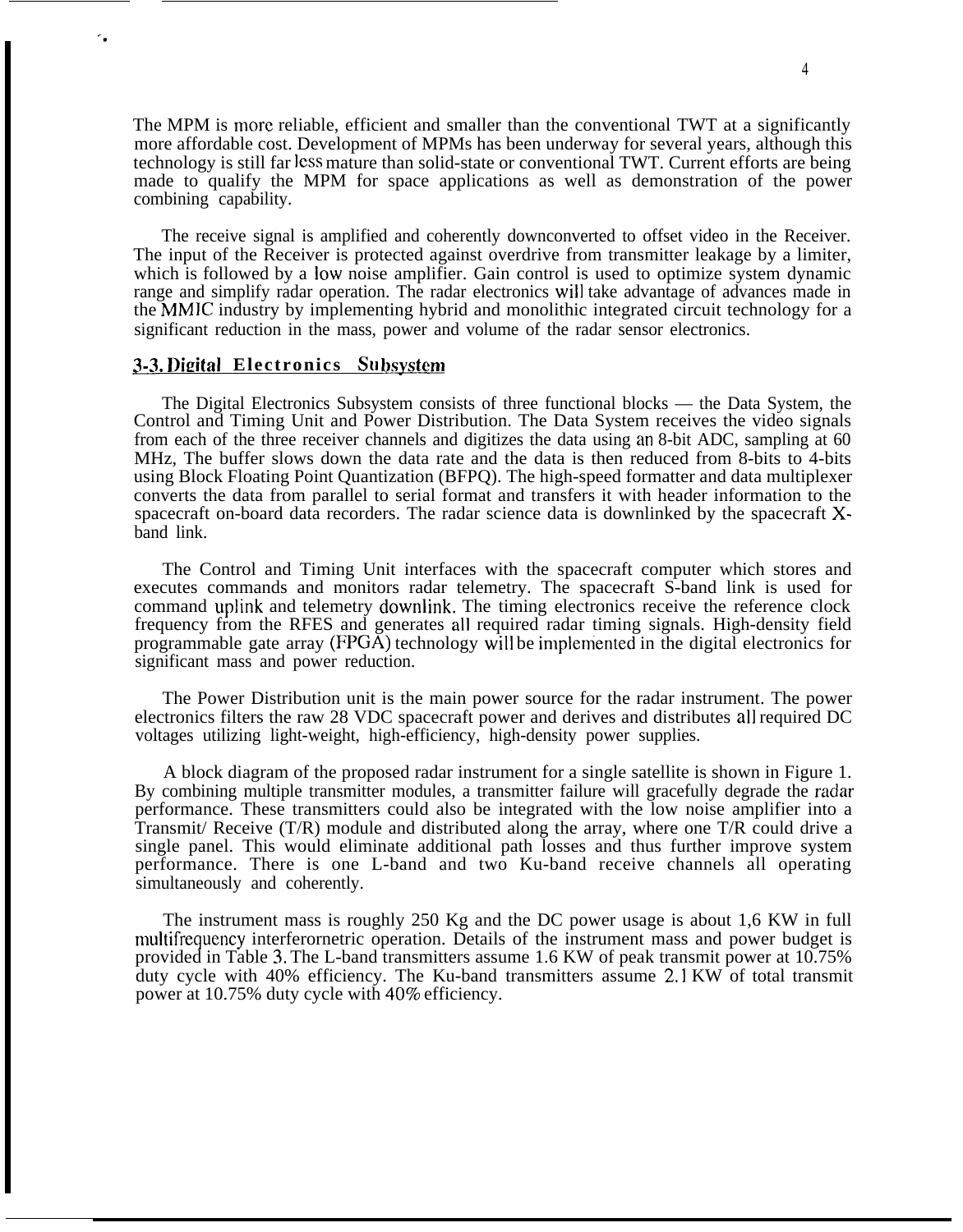

Figure 1 - Instrument Block Diagram

'.

|                                                                                                                                                                                                                                                            | Mass                                                                                    | Power                                                    |
|------------------------------------------------------------------------------------------------------------------------------------------------------------------------------------------------------------------------------------------------------------|-----------------------------------------------------------------------------------------|----------------------------------------------------------|
| <u>Antenna Subsystem</u><br>L-Band Antenna Panels (8)<br>Ku-Band Antenna Panels (8x2)<br>Distributed Low Noise Amps<br>Antenna Structures (3)<br>Corporate Feed Network (3)<br>Deployment Mechanisms                                                       | 192 Kg<br>50<br>43<br>7<br>60<br>22<br>10                                               | 7 W<br>$\theta$<br>0<br>$\overline{7}$<br>0<br>0<br>0    |
| <b>RE Electronics Subsystem</b><br>L-Transmitter (8x200W, 40% eff)<br>Ku-Transmitter (7x300W, 40% eff)<br>Exciter (STALO, Chirp Generator, Crosslink)<br>Upconverter/Driver<br>L-Band Receiver (1 unit)<br>Ku-Band Receiver (2 units)<br>Housing & Cabling | <u>40 Kg</u><br>12<br>18<br>$\begin{array}{c} 3 \\ 2 \\ 1 \end{array}$<br>$\frac{2}{2}$ | 1089 w<br>430<br>564<br>-60<br>20<br>5<br>10<br>$\Omega$ |
| <b>Digital Electronics Subsystem</b><br>Control & Timing Unit<br>ADC/Buffer (3 channels)<br>Data Compressor/Formatter (3 channels)<br>Data Multiplexer<br>Power Distribution (80% conv eff)<br>Housing & Cabling                                           | 23 Kg<br>2<br>6<br>$\begin{array}{c} 6 \\ 2 \end{array}$<br>5<br>$\mathfrak{p}$         | 480 W<br>23<br>54<br>120<br>20<br>263<br>$\Omega$        |
| <b>Instrument Total</b>                                                                                                                                                                                                                                    | 2.54 Ka                                                                                 | $1576$ W                                                 |

Table 3- Instrument Mass & Power Estimates

# 3-4. **Attitu&e Determination Subsystem**

The interferometric baseline knowledge must be updated frequently to ensure high accuracy topographic maps. For L-band, a differential GPS is used to measure the baseline with an accuracy of 1 mm (90 %). For Ku-band, an attitude transfer and range finder metrology system measures the baseline length and attitude. The spacecraft attitude is measured using a 2 arcsec ( 1